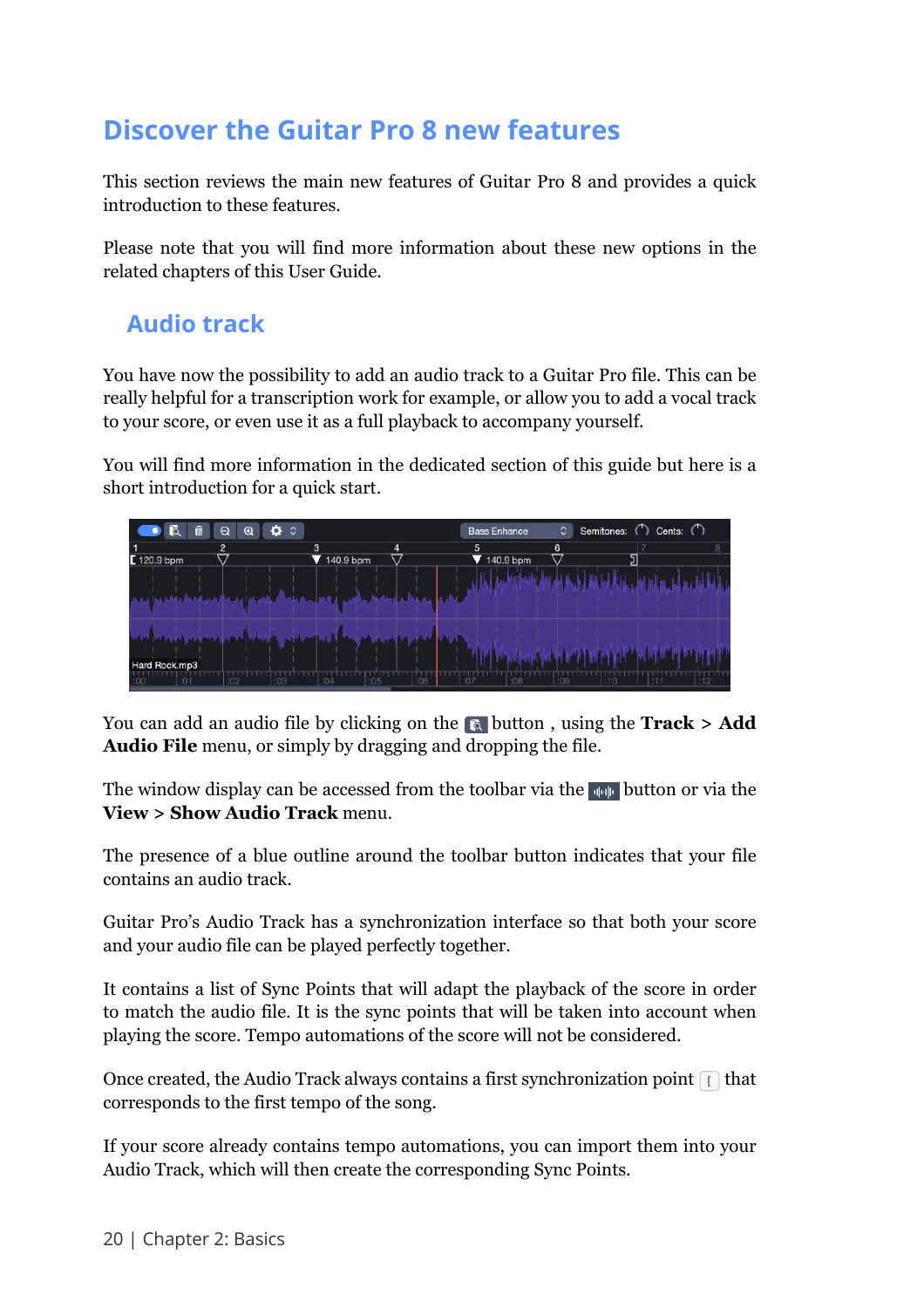Inversly, you can also import the Sync Points of the Audio Track into your score as tempo automations. These actions are available from the  $\bullet \bullet$  menu.

Finally, it is possible to temporarily deactivate the Audio Track at any time using the button, the audio file will no longer be played and the score playback will again be directed by its tempo automations.

Synchronizing an audio track

1/ Padding

The first step consists in adjusting the padding of the audio file, in order to make a first correspondence between the score and the audio file that will be used as a starting point for the synchronization process.

Most of the time, the goal is to try to make the beginning of the audio file coincide with the beginning of the score, but it is also possible to do it from any time of the file as long as it coincides with the same time of the score.

The main method is to move the waveform on the grid with the mouse while holding down the "Ctrl" (Windows) or "Cmd" (macOS) key. Alternatively, you can also move the grid on the waveform using the first synchronization point **[**.

2/ Placing the sync points

Once the starting point is established, you can now add sync points via the grid displayed on the waveform. This grid corresponds to the structure of the score: the plein vertical bars correspond to the beginnings of the bars, the dotted bars correspond to the beats of the bar (based on the key signature). You can visually match the grid with the waveform by moving the bar and time bars or via the sync points directly ▼.

Moving a sync point never affects the position of the other existing points. The tempo of the sync points is automatically calculated based on their position on the waveform and the structure of the score.

We recommend two methodologies for the synchronization process.

- Synchronize the beginning and end first, then adjust the middle of the song.
- Synchronize from the left to the right, by synchronizing the beginning first, then progressing in the song set by step.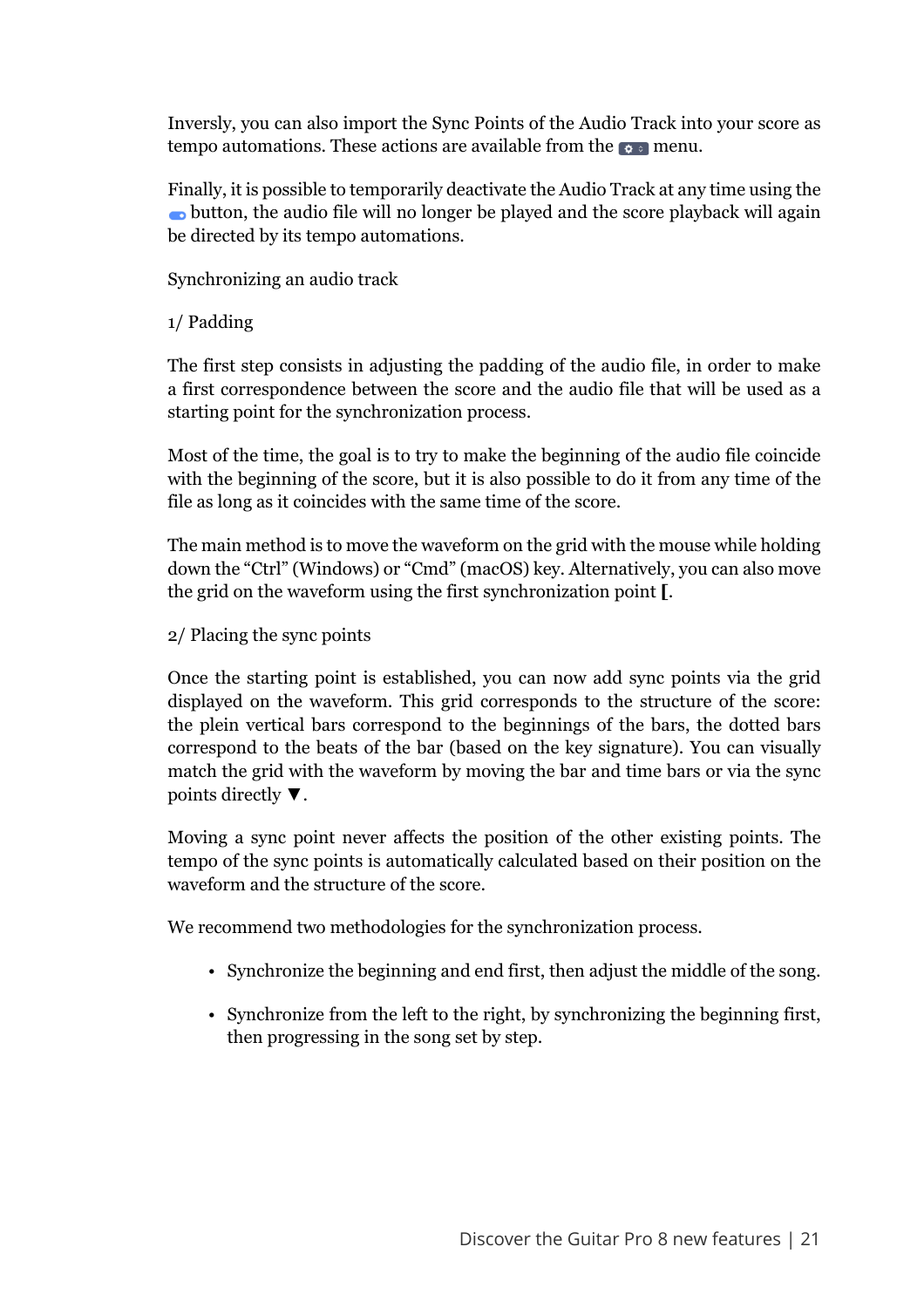### **Nested tuplets**



You will find this option in the edition palette next to the standard n-olets. The primary n-olets (displayed on the top) correspond to the standard n-olets in Guitar Pro (1), the secondary n-olets (displayed below) correspond to the new button dedicated to nested n-olets (2).



A long press or a right-click on the button in the palette allows you to select the desired n-olet.

### **Scale diagrams**



You can find this tool in the **Note > Scale…** menu.

You can apply this to a selection to have a pre-filled diagram.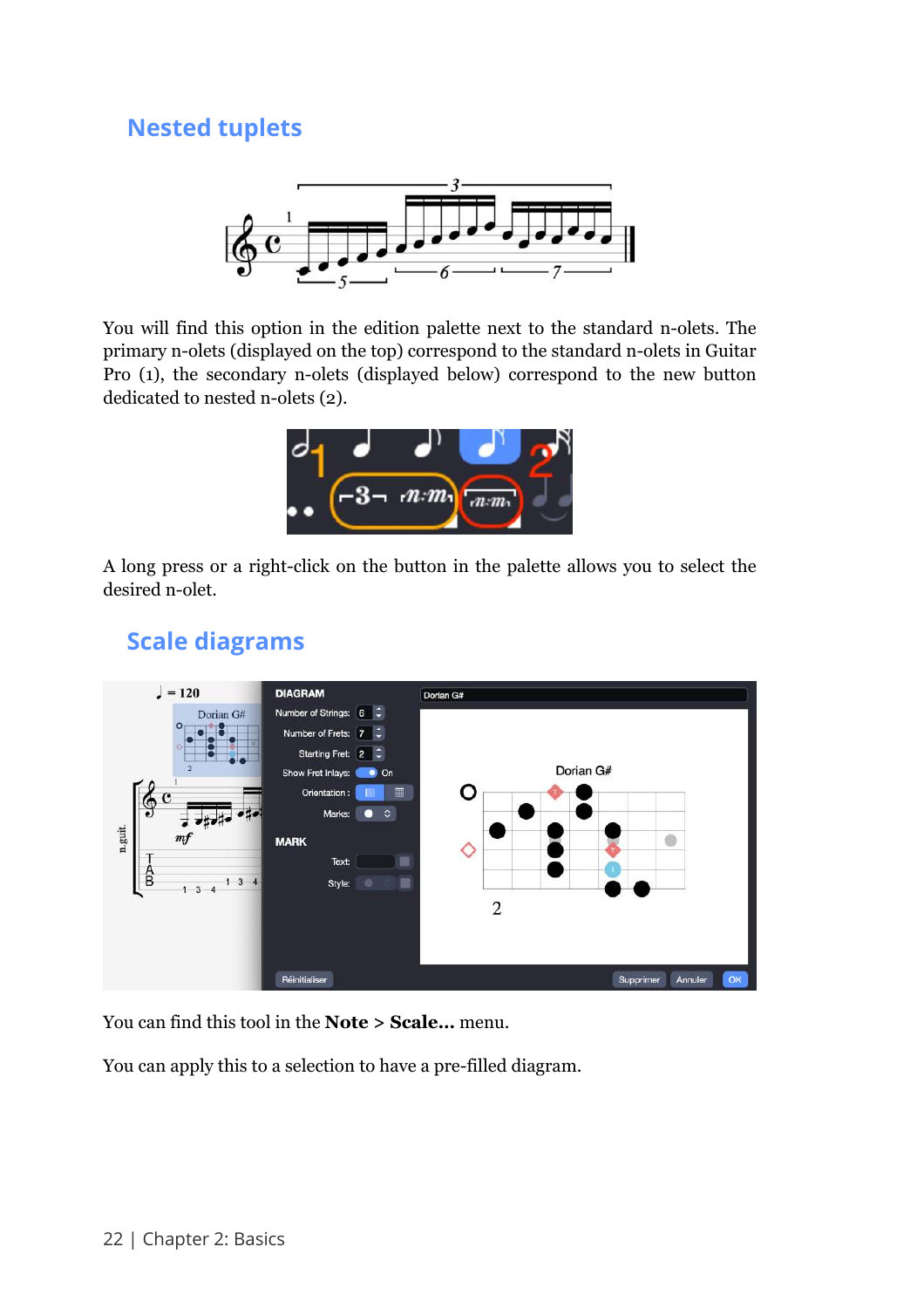## **Pedalboard**

You can find it from the track inspector, once you developed the sound options and then click on "Show Pedalboard…".

| View :<br>Window Help<br>ound<br>a |                                        | $H \oplus (\bullet) \mapsto H$ $\downarrow$ 1. E. Guitar I (Rhythm)<br>mbm) $\begin{bmatrix} 2 & \mathbf{A} & \vdots & \vdots & \vdots \\ \cos\alpha_{12} & \cos\alpha_{21} & \mathbf{B} & \mathbf{B} & \mathbf{A} & \mathbf{B} & \mathbf{B} \end{bmatrix}$<br>1/11 04040 | $0/2$ $+$                                                                                                           |                                     | ₩ ≤<br>$+$ $+$ $+$ $+$<br>m                     |
|------------------------------------|----------------------------------------|---------------------------------------------------------------------------------------------------------------------------------------------------------------------------------------------------------------------------------------------------------------------------|---------------------------------------------------------------------------------------------------------------------|-------------------------------------|-------------------------------------------------|
|                                    |                                        | Kaystone                                                                                                                                                                                                                                                                  |                                                                                                                     |                                     |                                                 |
|                                    |                                        |                                                                                                                                                                                                                                                                           |                                                                                                                     |                                     | <b>TRACK</b><br>SONG                            |
|                                    |                                        |                                                                                                                                                                                                                                                                           |                                                                                                                     |                                     | <b>INFORMATION</b>                              |
|                                    |                                        | <b>KEYSTONE</b>                                                                                                                                                                                                                                                           |                                                                                                                     |                                     | EGuitar1(Rhythm) EGtr                           |
|                                    |                                        |                                                                                                                                                                                                                                                                           | Music by Christophe Maerten                                                                                         |                                     |                                                 |
|                                    | Dropped D                              |                                                                                                                                                                                                                                                                           |                                                                                                                     |                                     | <b>MUSICAL NOTATION</b>                         |
|                                    | $_{*} = 120$                           |                                                                                                                                                                                                                                                                           |                                                                                                                     |                                     | ■日<br>Notation 3 J                              |
|                                    | Intro                                  |                                                                                                                                                                                                                                                                           |                                                                                                                     |                                     | Tuning O DADGBE                                 |
|                                    | 61                                     | $\pi\pi\Omega$                                                                                                                                                                                                                                                            | W.                                                                                                                  |                                     | More *                                          |
|                                    |                                        |                                                                                                                                                                                                                                                                           |                                                                                                                     |                                     |                                                 |
|                                    | š<br>$H$ V                             | <b>B.V.B.V.B.V.</b>                                                                                                                                                                                                                                                       |                                                                                                                     |                                     | <b>SOUNDS</b>                                   |
|                                    | ŝ                                      |                                                                                                                                                                                                                                                                           | W.                                                                                                                  |                                     | $+$ A<br><b>EXIED</b><br><b>FIRE</b>            |
|                                    | $-5 - 2 - 2$                           | 准<br>$\rightarrow$<br>$0 - 1 - 3 - 4 - 4 - 5$                                                                                                                                                                                                                             |                                                                                                                     |                                     | 13 L<br>۰<br>1. Keystone Rhythm                 |
| Policiboard - Galter Pro &         |                                        |                                                                                                                                                                                                                                                                           |                                                                                                                     |                                     | $I.5.5.095$ as $5.00$<br>$\sim$                 |
| Mastering Current track            | $\circ$<br>Keystone Rhythm             | $C \quad \Rightarrow \quad \text{for all } \quad \text{in} \quad \text{in} \quad \text{in}$<br>千                                                                                                                                                                          | $\Box$<br>B.                                                                                                        | $\circ$ $\bullet$<br>AI             | Label displayed on the score<br>Keystone Rhythm |
|                                    |                                        |                                                                                                                                                                                                                                                                           |                                                                                                                     |                                     | Soundbank                                       |
|                                    |                                        |                                                                                                                                                                                                                                                                           |                                                                                                                     | ö                                   | <b>A</b> Metal 7<br>0 <sup>1</sup>              |
|                                    |                                        |                                                                                                                                                                                                                                                                           |                                                                                                                     | <b>KOW</b><br><b>FIS</b><br>Alterna | Effect chain                                    |
|                                    | $\alpha$<br><b>US AN AN WE CALLACA</b> | $= 0.0$<br>0000                                                                                                                                                                                                                                                           | $\overline{\bullet} \overline{\bullet} \overline{\bullet} \overline{\bullet} \overline{\bullet} \overline{\bullet}$ | È<br>$-129$                         | $\circ$ 0 $\circ$<br>書<br><b>Jordan</b>         |
| <u>e è e</u>                       | <b>THIR</b>                            | <b>SINCE</b>                                                                                                                                                                                                                                                              | <b>HARVE</b>                                                                                                        |                                     | 0.01<br>髙<br>$-6 - 10$                          |
| <b>JORDAN</b>                      | 10 <sup>2</sup>                        | modern<br><b>DYNAMIC</b>                                                                                                                                                                                                                                                  | <b>Jet</b>                                                                                                          | 99<br>m                             | 001<br>苎<br>Modern                              |
| and in                             | $G-ED$<br>from .                       | Freuen W<br><b>HAME &amp;</b>                                                                                                                                                                                                                                             |                                                                                                                     | orr<br>$\frac{1}{100}$<br>-         | $0$ $0$ 1<br><b>200</b> Classic                 |
| $m \in \mathbb{R}$                 | of 150 the                             | or into:<br>of Ello                                                                                                                                                                                                                                                       | In Cities                                                                                                           | 188.0<br>$\rightarrow$<br>m         | $\bullet$<br>в<br>a.<br><b>Set</b>              |
| 僵                                  | 畾                                      | ٣<br>彊                                                                                                                                                                                                                                                                    | 鼺                                                                                                                   |                                     | $CD$ :<br>$\blacksquare$<br>Ambience            |
|                                    |                                        |                                                                                                                                                                                                                                                                           |                                                                                                                     | bender                              | Show Pedalboard                                 |
|                                    |                                        |                                                                                                                                                                                                                                                                           |                                                                                                                     |                                     | <b>INTERPRETATION</b>                           |

This option allows you to have a direct view on all the effects of your track. It is available for both the current track and for the mastering.

To add a pedal, use the "+" option in the toolbar or drag and drop a pedal from the pedal browser (open via the top right button).

As for the effects list in the inspector, it is possible to have a maximum of 6 pedals and amps.

#### **The command palette**

This tool allows you to write what you want to edit on the command line. It can greatly improve the editing speed.

You can find it via the **Tools > Show Command Palette** menu or via the "ctrl"+"e" shortcut.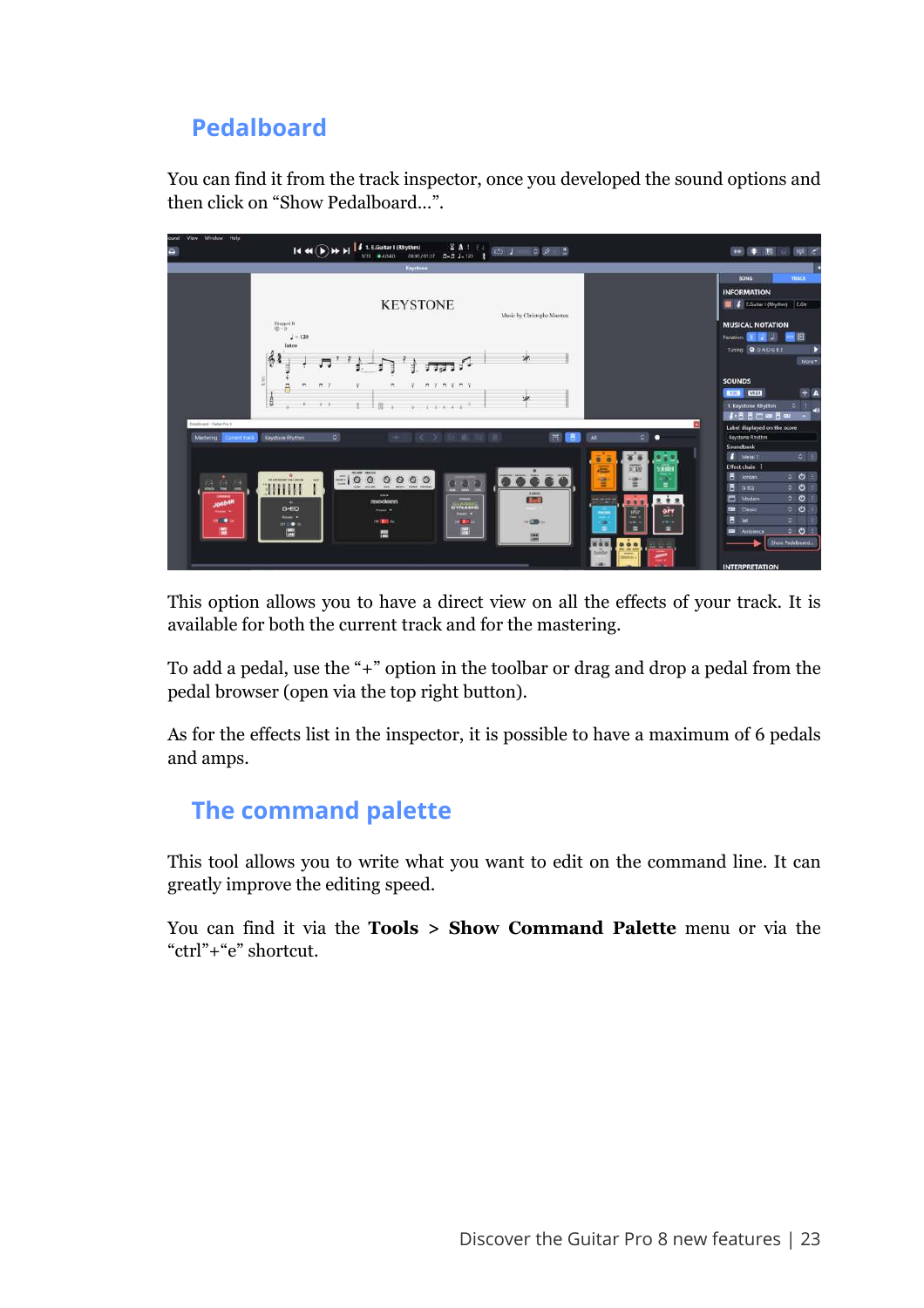

Here are a few uses:

- Find any option in Guitar Pro 8 by typing all or part of the name
- Display the list of commands with "?"
- Type " $\omega$ " to get the list of actions
- Type ">" to directly apply the name of a chord, a nuance, an key signature, an octave sign, a key, or a direction by prefixing it with ">". Example: ">Cm" applies a C minor to your score
- Apply an effect pattern to a selection, in which case the pattern will repeat across the entire selection. Or apply an effect template without selection, in which case you can apply effects on all the beats until the end of the score. Example: "pickstroke ud" on a selection will chain up and down pickstrokes across the entire selection.
- Delete all occurrences of the chosen effect on a selection with "unset" Example: "unset Tie"

To complete the command, use the Tab. key.

Keep the palette on screen after each action with the "flow" option.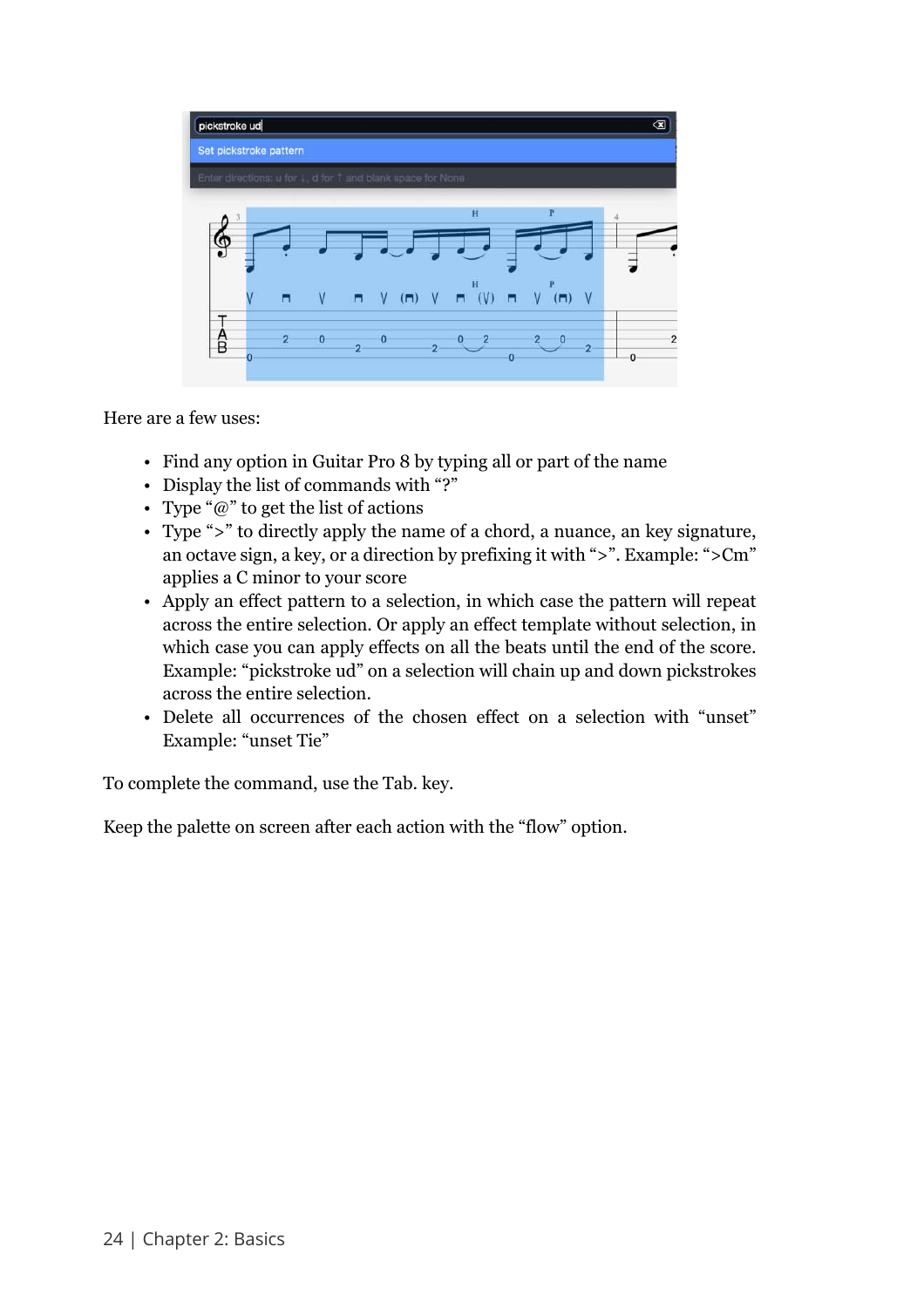## **Design mode improvements**

With the design mode it is now possible to move the beats and automatically align the bar lines when moving them.



To access the design mode, click on the button to the right of the voices in the palette.

The x button to the right of the anchors line resets all anchors.

#### **Drum mix**

By clicking on the icon of the chosen drum set soundbank, a popup will allow you to adjust the volume / pan of each element of the set.

| $\times$ |                                                     |                  |      |                                      | <b>SOUNDS</b><br><b>RSE</b>                                     | MIDI                         |                               | л |
|----------|-----------------------------------------------------|------------------|------|--------------------------------------|-----------------------------------------------------------------|------------------------------|-------------------------------|---|
| $\cdot$  | <b>SETTINGS</b><br>Sound<br>MONO STEREO<br>Elements |                  |      |                                      | 1. Witches Drums<br>ණ කා කා කා කා<br><b>Witches Drums</b>       | Label displayed on the score | ≎<br>٠                        |   |
|          | Charley: 7 8<br>Acoustic Kick Drum:                 | 天品<br>Snare: # 0 | Vol. | Pan.<br>Ο<br>$\sigma$<br>Ο           | Soundbank<br><b>Effect chain :</b><br>$\overline{a}$<br>10 Band | Drums (Master)               | ٥<br>$\hat{c}$<br>ტ           |   |
| $\cdot$  | Kick Drum:<br>Tom Very High: 74                     |                  |      | $\bigcirc$<br>◠<br>More <sup>-</sup> | $\overline{a}$<br>Analog<br>$\overline{a}$<br>Concert<br>本田     | Ambience                     | ტ<br>٥<br>৩<br>$\hat{c}$<br>٥ |   |
|          |                                                     |                  |      |                                      |                                                                 |                              |                               |   |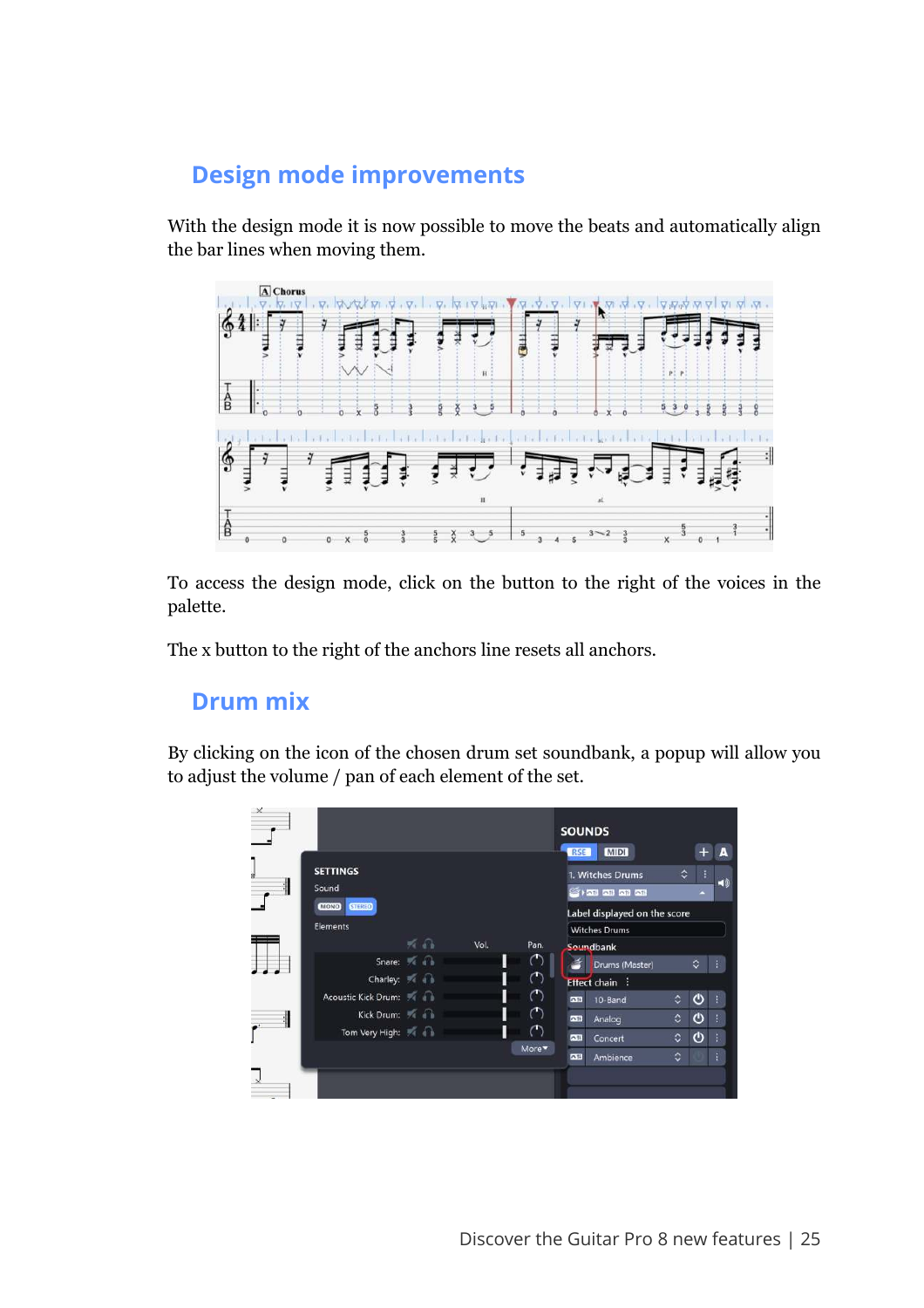### **Focus / UnFocus current track**

You can choose to focus or unfocus the current track using the button below the mute / solo buttons.



This option allows you to focus or unfocus the selected track compared to the other tracks in your score.

#### **Audio note settings**

It is now possible to apply a custom offset, duration or velocity to the note or on a selection.

You can find this option via the **Note > Audio Note Settings** menu.

| <b>AUDIO NOTE SETTINGS</b> |                              |                    |
|----------------------------|------------------------------|--------------------|
|                            |                              |                    |
| Durée :                    | 175%                         | $\hat{\cdot}$      |
| Offset:                    | -10 ticks                    | $\hat{\bm{\cdot}}$ |
| <b>Relative Velocity:</b>  | $+4 dB$                      | $\hat{\mathbf{t}}$ |
| Réinitialiser              | <b>Annuler</b><br><b>CAN</b> | OK                 |

Each modification is applied to the theoretical value of the note without taking into account the other effects.

A quarter note corresponds to 480 ticks.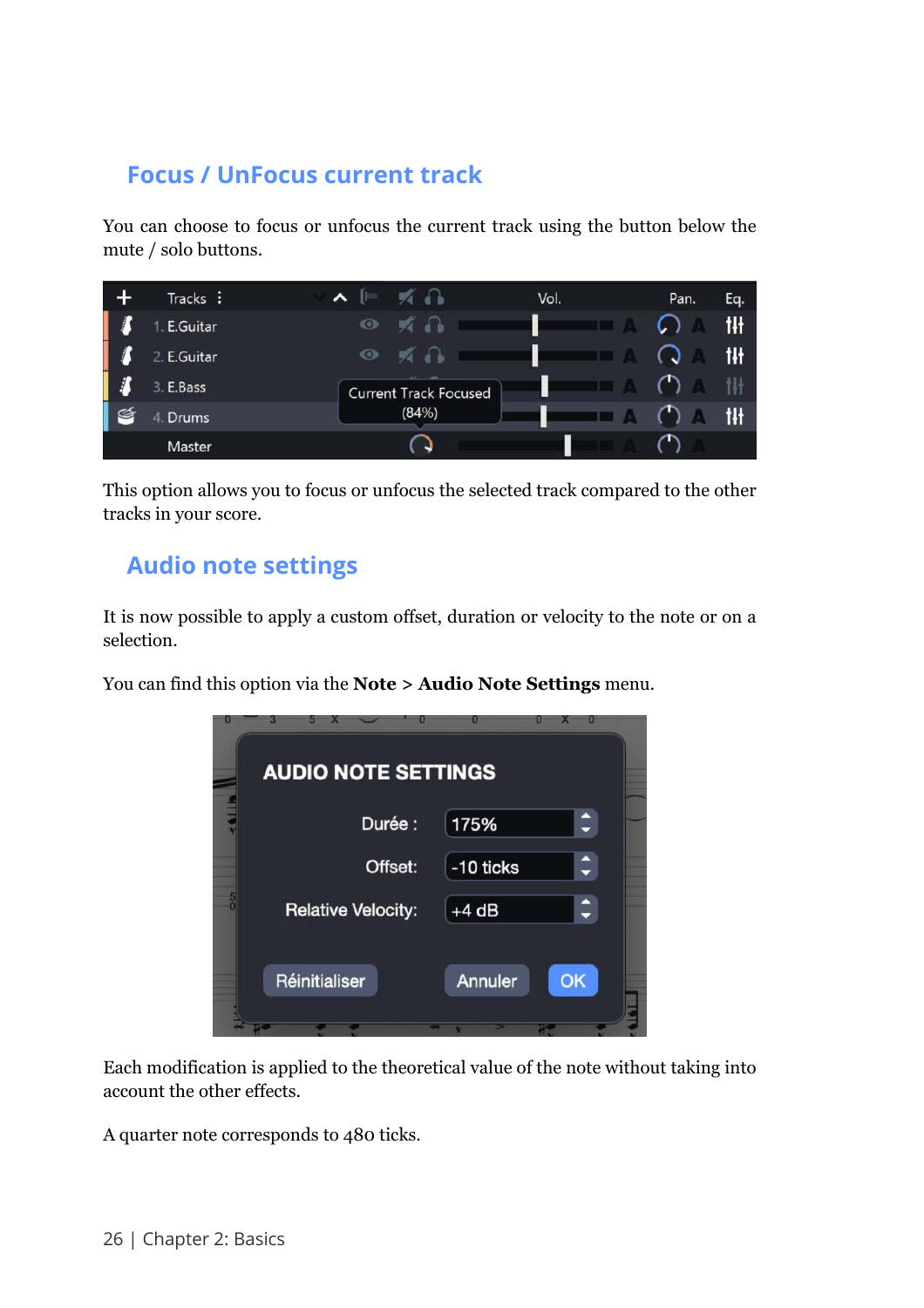## **Locked sound on the Line In**

By clicking on the lock icon in the Line In window, you can lock the current sound, to keep it even if you change track or file.

|                                           | $\mathbf{m}$<br>파매<br>:   | (CU) |
|-------------------------------------------|---------------------------|------|
| LINE-IN                                   |                           | On   |
| Input:                                    | Mix $1 - 2$               | ◠    |
| Input gain:                               |                           |      |
| Effect chain:                             | А<br>On                   |      |
| Lock current sound (Witches Distortion I) |                           |      |
|                                           | Volume: ( 0.0dB           |      |
|                                           | Limiter: $\bigcap$ 12.0dB |      |
|                                           | <u>.</u>                  |      |

# **Piano fingerings**

On a piano track, more precisely in case the track has the "stringed" option set to off at the bottom of the right panel in the "Track" tab, the proposed fingerings will be automatically adapted for the piano (1 2 3 4 5) in the fingering windows.

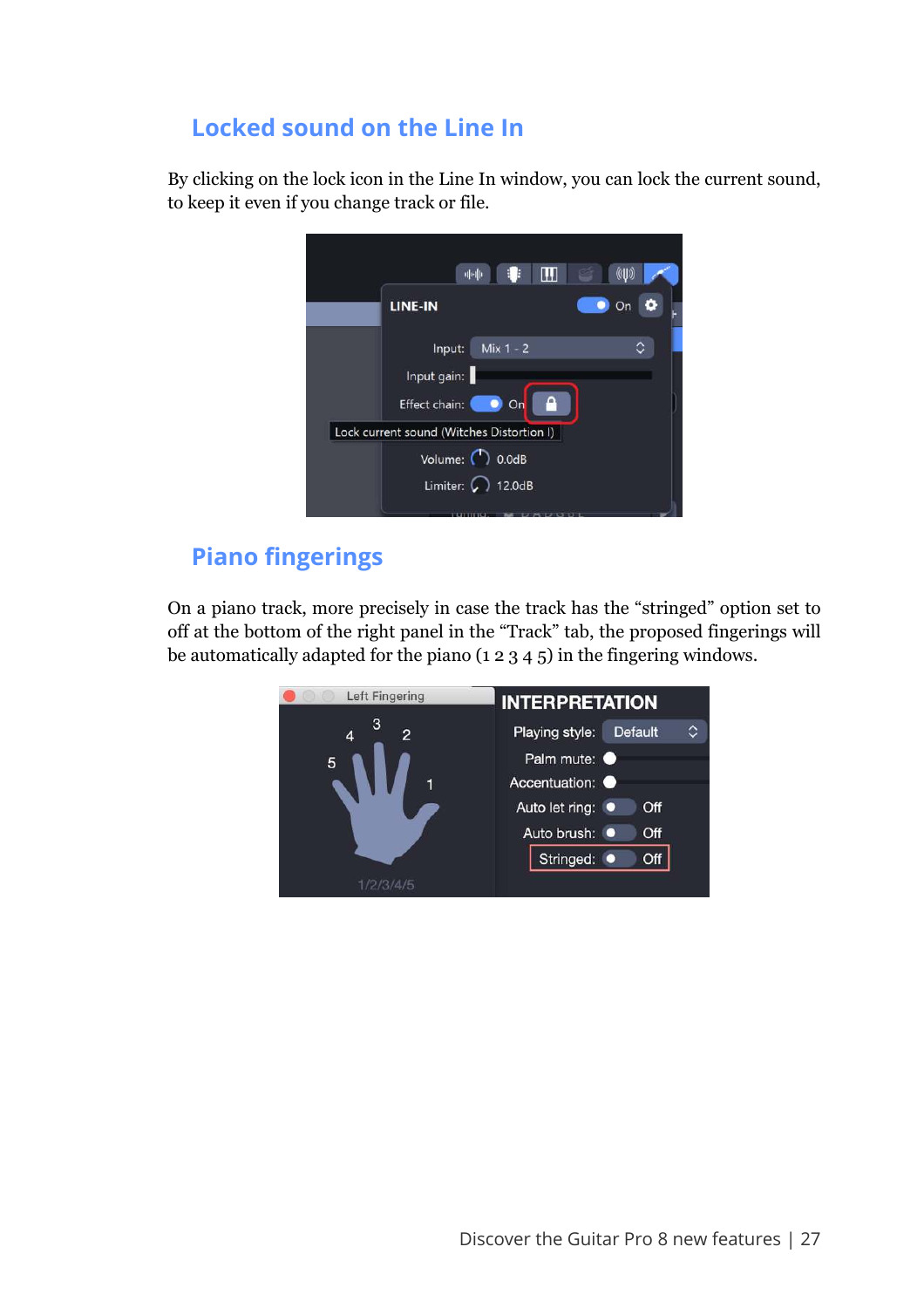# **Piano pedal indications**

The piano pedal indication is now available via the **Effects > Sustain pedal** menu.

It can be applied to a note or a selection.



The release asterisk is automatically positioned after the end of the selection.

### **Fixed Tempo**

The new fixed tempo option allows you to play the whole song at the same speed, even if tempo automations are present.

You can find this option in the relative tempo drop-down menu.



It is possible to customize the fixed tempo value via the "custom values" entry.

The fixed tempo is not available when an audio track is present.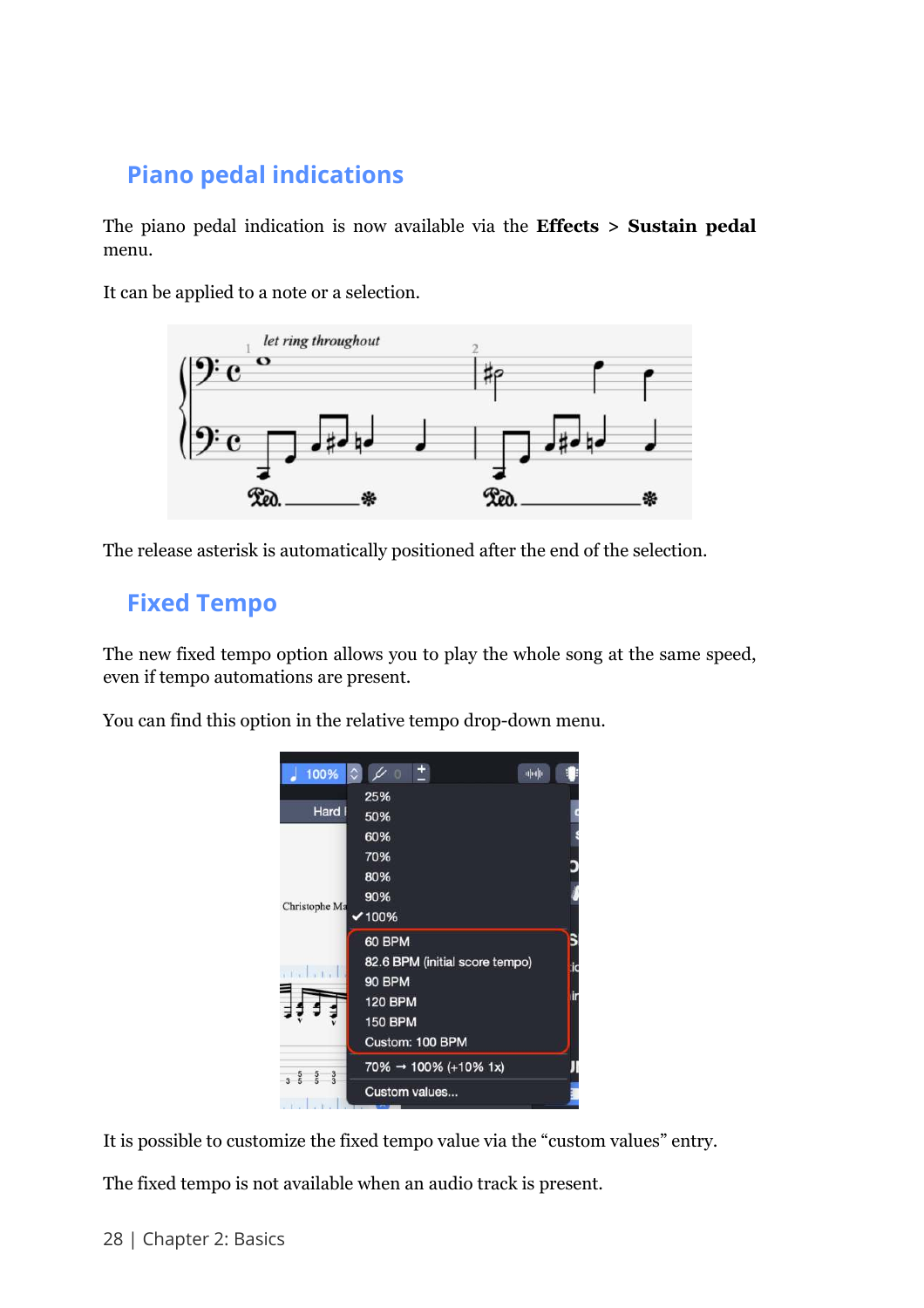# **Chord transposition and diatonic transposition**

The chord transposition window has been greatly improved, and now allows you to transpose chords, and to choose between several types of transposition, including diatonic transposition.

You can access the transposition window from the **Tools > Transpose** menu.



### **Copy and paste improvement**

• An option to paste default chord and scale diagrams when doing a simple paste is available in the Interface Preferences.



• Automations to track and master are now separated in the special paste dialog.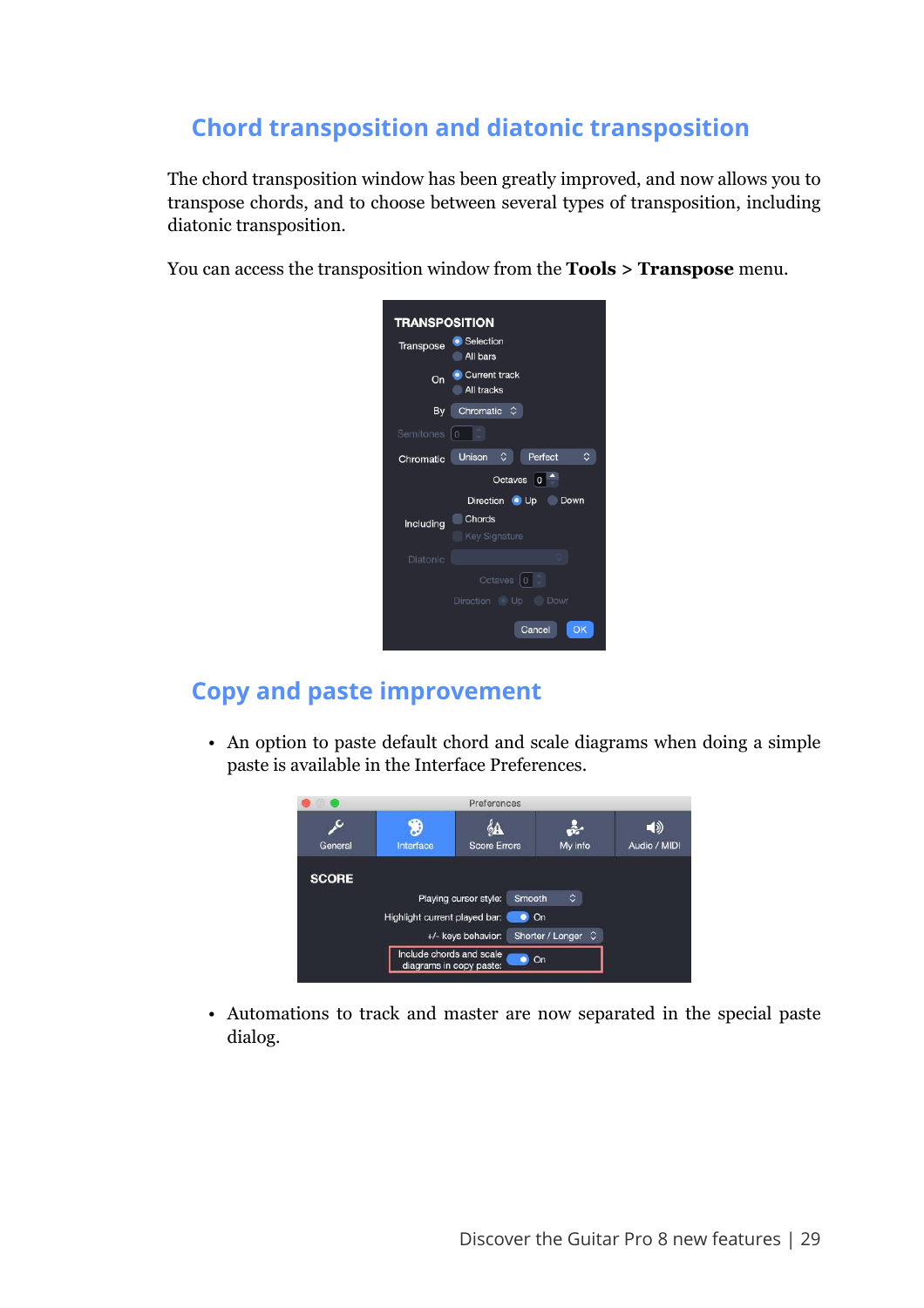# **Filters for mySongBook files**

Filters have been added to the mySongBook homepage to make it easier to find the songs you want.



## **Tempo to the decimal point and below 30 bpm**

In the tempo automations window, you can now choose a tempo with a decimal point, as well as tempos below 30 bpm.



### **Visual metronome & visual countdown**

It is now possible to activate the visual metronome in the metronome settings from the top panel. It can also be displayed during the countdown.



It appears as a flash on each beat in the top panel.



*Visual metronome flash*

For a visual metronome only, simply set the metronome sound to 0.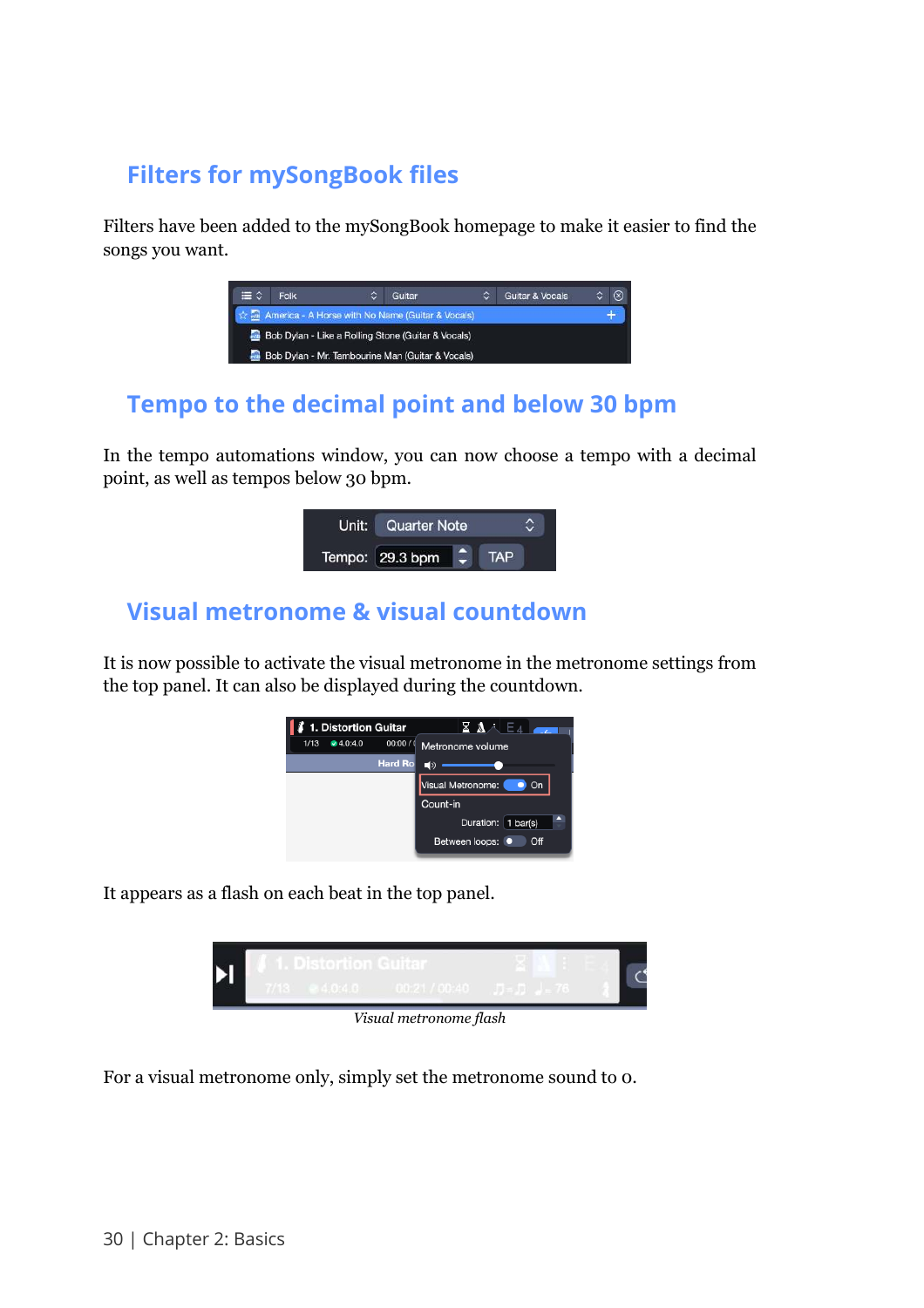### **Pin files in recent files**

On the homepage, the pins to the left of each recent file allow you to set the file as "pinned".



This will allow you to keep it in the top position until it is unpinned.

| <b>RECENT FILES</b>       | <b>LOCAL FILES</b> | <b>MYSC</b> |
|---------------------------|--------------------|-------------|
| Pinned                    |                    |             |
| 平 7 Incubus-Drive-Tency 中 |                    |             |
| <b>Recents</b>            |                    |             |
| <b>D</b> Hard Rock        |                    |             |
| <b>7</b> Keystone         |                    |             |

#### **Quarter tone on tremolo bar**

The vibrato bar can now be applied in quarter tones. You can find this option in the **Effects > Vibrato bar** menu.

| <b>TREMOLO BAR</b>                                                                        |                                                                                                                                                                                                                                                                                                                                                                                                                                                                        |
|-------------------------------------------------------------------------------------------|------------------------------------------------------------------------------------------------------------------------------------------------------------------------------------------------------------------------------------------------------------------------------------------------------------------------------------------------------------------------------------------------------------------------------------------------------------------------|
| <b>Dive</b><br>Dip (multiple)<br>$\check{ }$<br>Hold<br>Predive<br>F<br>Predive/Dive<br>↖ | $+4$<br>$^{+4}$<br>$+3\frac{1}{2}$<br>$+3\frac{1}{2}$<br>$^{+3}_{+2}$ %<br>$+3$<br>$+21/2$<br>$+2$<br>$+2$<br>$\frac{1}{1}$ 1/2<br>$+11$<br>$+1$<br>$+1/2$<br>0<br>-1/2<br>$+1/2$<br>$0 - \frac{1}{2}$<br>$-1$<br>$-1/4$<br>$-1$ 1/2<br>$-2$ 1/2<br>$-2$ 1/2<br>$-3$ 1/2<br>$-12$<br>$\frac{1}{2}$<br>-2 ½<br>-3<br>$-32$<br>$-4$<br>-4<br>$-4$ $\frac{1}{2}$<br>$-5$ $\frac{1}{2}$<br>$-41/2$<br>-5<br>$-52$<br>$-6$<br>$-6$ $\frac{1}{2}$<br>$-6$<br>$-6\frac{1}{2}$ |
| Reset                                                                                     | $\bullet$<br>$\overline{\phantom{a}}$<br>$-71/2$<br>-7 ½<br>-8<br>$-\dot{8}$<br>Cancel<br>OK                                                                                                                                                                                                                                                                                                                                                                           |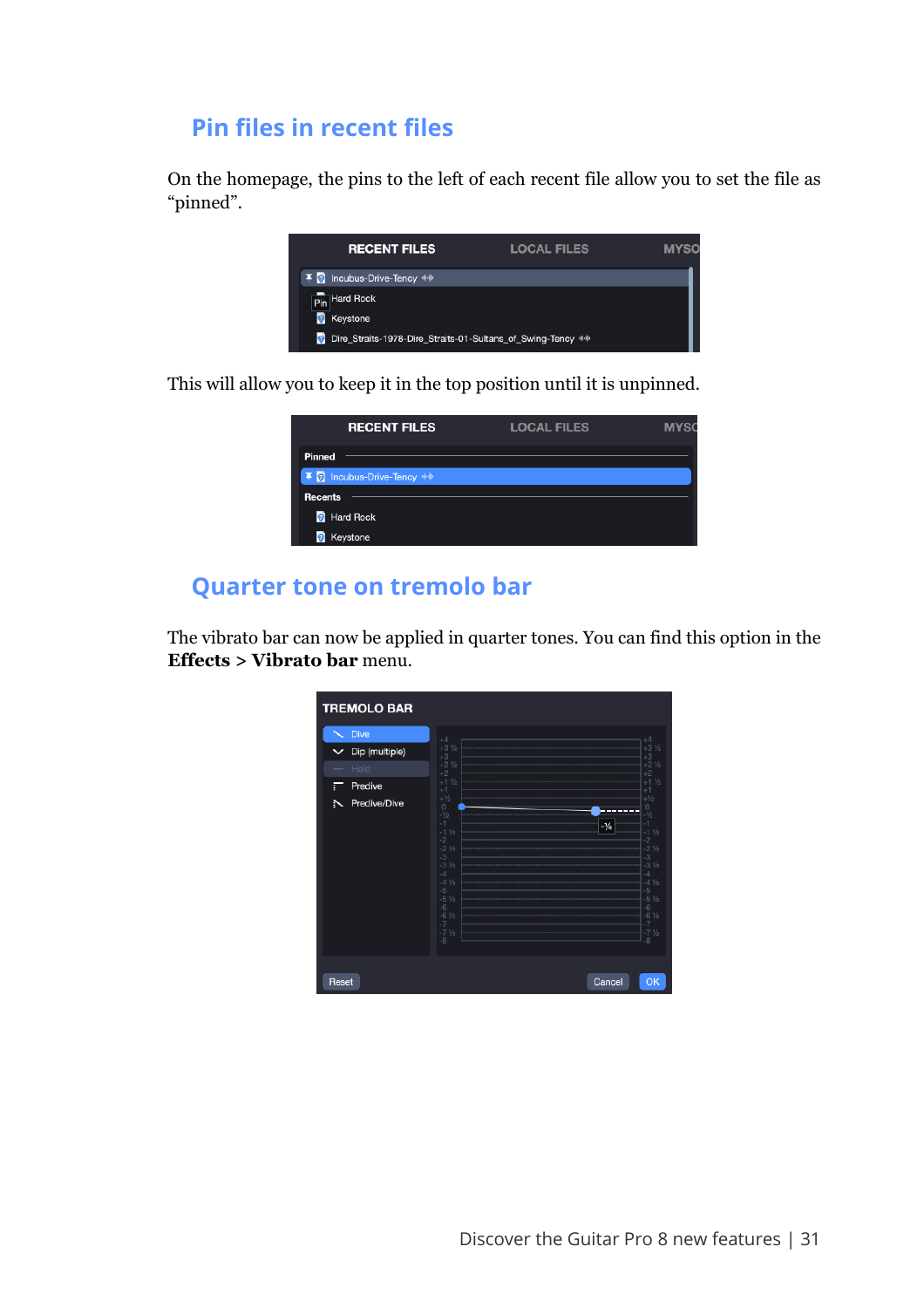# **Sound preview during playback**

While your song is playing, you can hover your mouse over the different sounds available in Guitar Pro 8 to get a quick preview.



# **Improved PNG and PDF export**

You can now configure your PNG and PDF exports.

Among these options, you can :

- set an automatic syntax for naming your files
- choose the resolution
- export only the selection
- export on a transparent background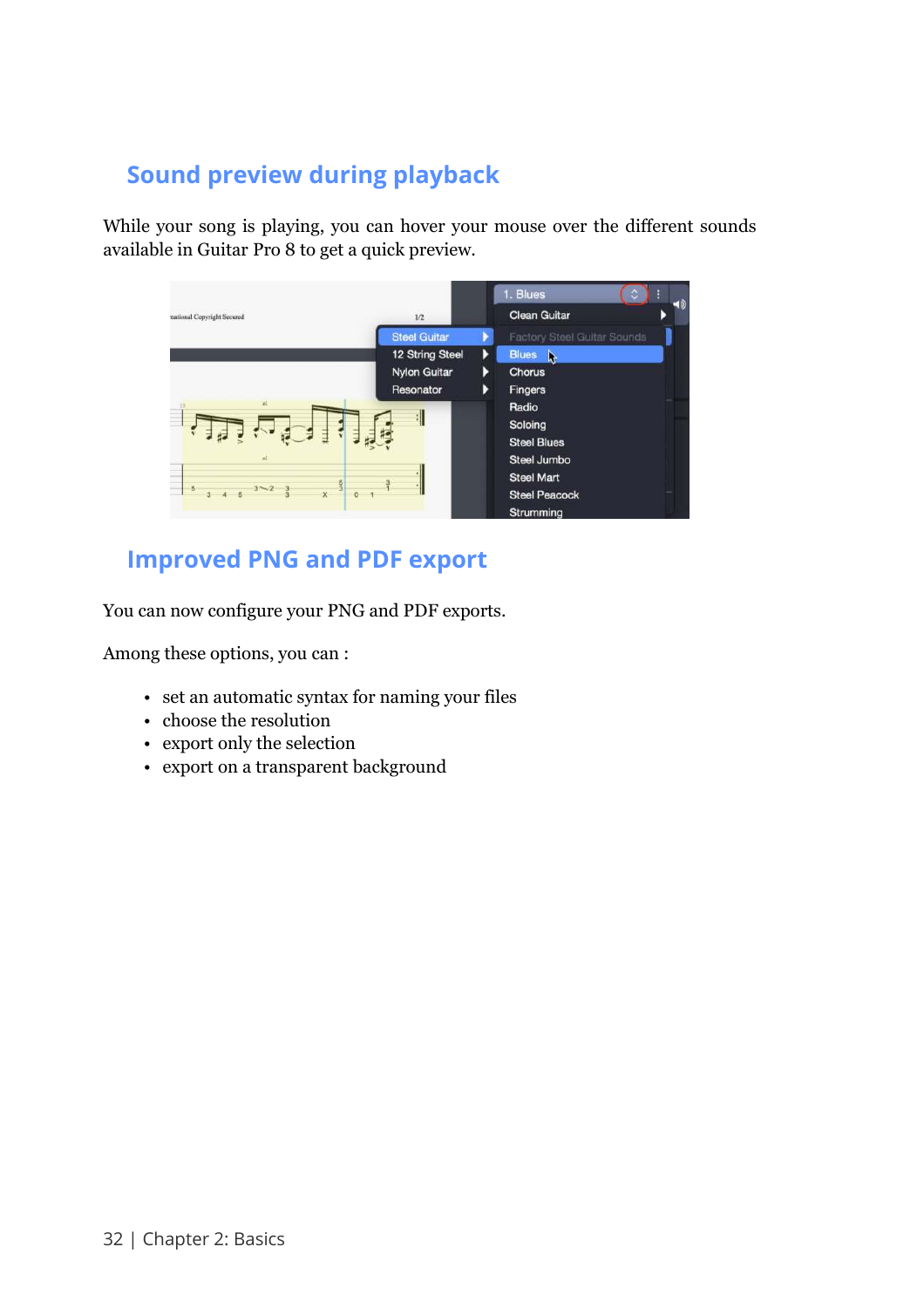|                         |                                    | <b>Syntax</b>                                                                                                                                                |
|-------------------------|------------------------------------|--------------------------------------------------------------------------------------------------------------------------------------------------------------|
| H<br>P                  |                                    | %f : Score filename<br>%T: Score title<br>%t: Track name<br>%n : Track number<br>%N: Tracks count<br>%d: Date (format YYYY-MM-DD)<br>%h: Time (format HH-MM) |
| <b>PNG EXPORT</b>       |                                    |                                                                                                                                                              |
| File name:   %d         |                                    | <b>O</b> Syntax                                                                                                                                              |
|                         | Preview: 2022-04-19.png            |                                                                                                                                                              |
|                         | Folder: Tra / Users                |                                                                                                                                                              |
| Resolution: 300dpi :    |                                    |                                                                                                                                                              |
| Transparent background: | Off<br>$\bullet$                   |                                                                                                                                                              |
| Export:                 | Selection<br>Pages                 |                                                                                                                                                              |
|                         | $\hat{c}$<br>All                   |                                                                                                                                                              |
|                         | Open directory when export is done | Cancel<br><b>Export</b>                                                                                                                                      |

# **Slash in standard and drum notation**

Until now, slash notation was reserved for rhythmic notation and tablature. It is now available for standard notation and drums.



You can find this option from the **Note > Slash** menu or via the edition palette.

### **Courtesy accidentals**

A precautionary accidental is an accidental that does not need to be indicated according to the rules of music theory, but reminds the reader that the note is altered.

You can find this option in the **Note > Alteration > Cautionary Accidental** menu.